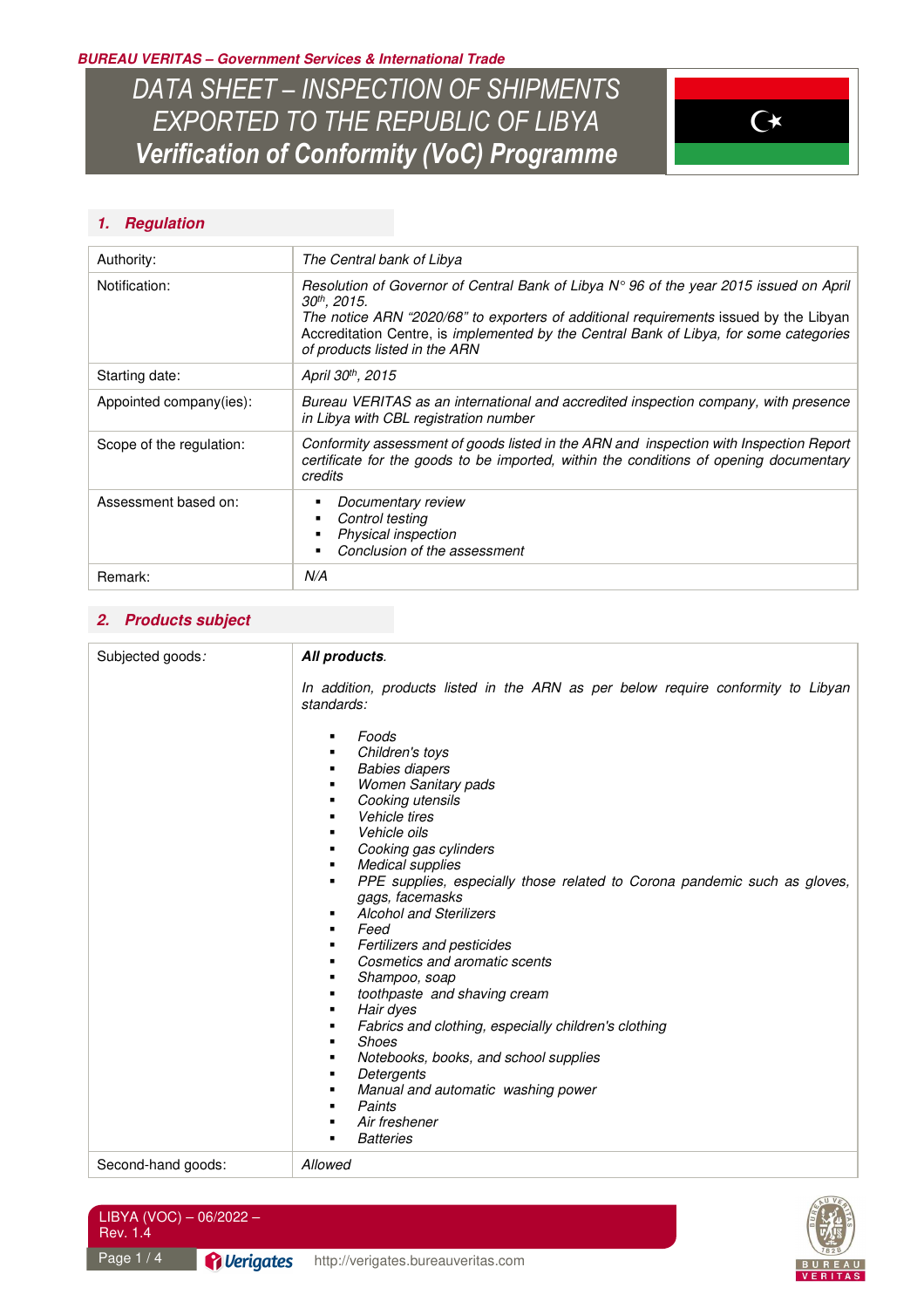# *– DATA SHEET –*

### **BUREAU VERITAS**

| Prohibited goods (*):                      | See Annex 1 |
|--------------------------------------------|-------------|
| Counterfeited goods:                       | N/A         |
| Exempted goods:                            | N/A         |
| Minimum value subject to the<br>programme: | No          |

# **3. Technical requirement**

| Conformity requirements:     | Compliance of goods to applicable Libyan, international standard or as per invoice and/or<br>L/C shall be demonstrated (respectively depending on the presence of such Libyan<br>standards) with conformity documents issued by an ISO/IEC 17025 accredited<br>international laboratories, member of ILAC. |
|------------------------------|------------------------------------------------------------------------------------------------------------------------------------------------------------------------------------------------------------------------------------------------------------------------------------------------------------|
| National deviations:         | N/A                                                                                                                                                                                                                                                                                                        |
| Labelling requirements:      | Language: markings and instructions required per the applicable standards shall be at<br>least in Arabic.                                                                                                                                                                                                  |
| Other specific requirements: | Letter of credit ( $L/C$ ) is required as per the decision 96 -2015 of the Central Bank.                                                                                                                                                                                                                   |

# **4. Application**

| Applicant:             | Exporter or importer                                                                                                                                                                                      |  |
|------------------------|-----------------------------------------------------------------------------------------------------------------------------------------------------------------------------------------------------------|--|
| Application name:      | Request for certificate (RFC)                                                                                                                                                                             |  |
| Required documents:    | Pro forma or final invoice<br>Transport document (Bill of lading / Air Way Bill / CMR)<br>٠<br>Letter of credit<br>Conformity documents (test reports, analysis reports, etc.) provided by exporters<br>٠ |  |
| Application office(s): | Bureau Veritas offices (see contacts list on Verigates:<br>https://verigates.bureauveritas.com/programmes/libya)                                                                                          |  |

### **5. Physical inspection requirements**

| Scope of inspection:    | Quantity and quality                                       |  |
|-------------------------|------------------------------------------------------------|--|
| Destination inspection: | No                                                         |  |
| Witness of loading:     | If required                                                |  |
| Seal of container:      | If required                                                |  |
| Sampling:               | In case of control testing (refer to section $6$ as below) |  |
| Type of report issued:  | Inspection report (IR)                                     |  |

# **6. Control testing requirements**

| Applicable cases:    | Conformity document not available or not acceptable                                                                                 |
|----------------------|-------------------------------------------------------------------------------------------------------------------------------------|
| Laboratory criteria: | ISO 17025 accredited international laboratory, member of ILAC                                                                       |
| Testing:             | According to applicable Libyan standards for products listed in the ARN or per<br>International if there is no applicable standard. |



Page 2/4 LIBYA (VOC) – 06/2022 – Rev. 1.4

Pullerigates http://verigates.bureauveritas.com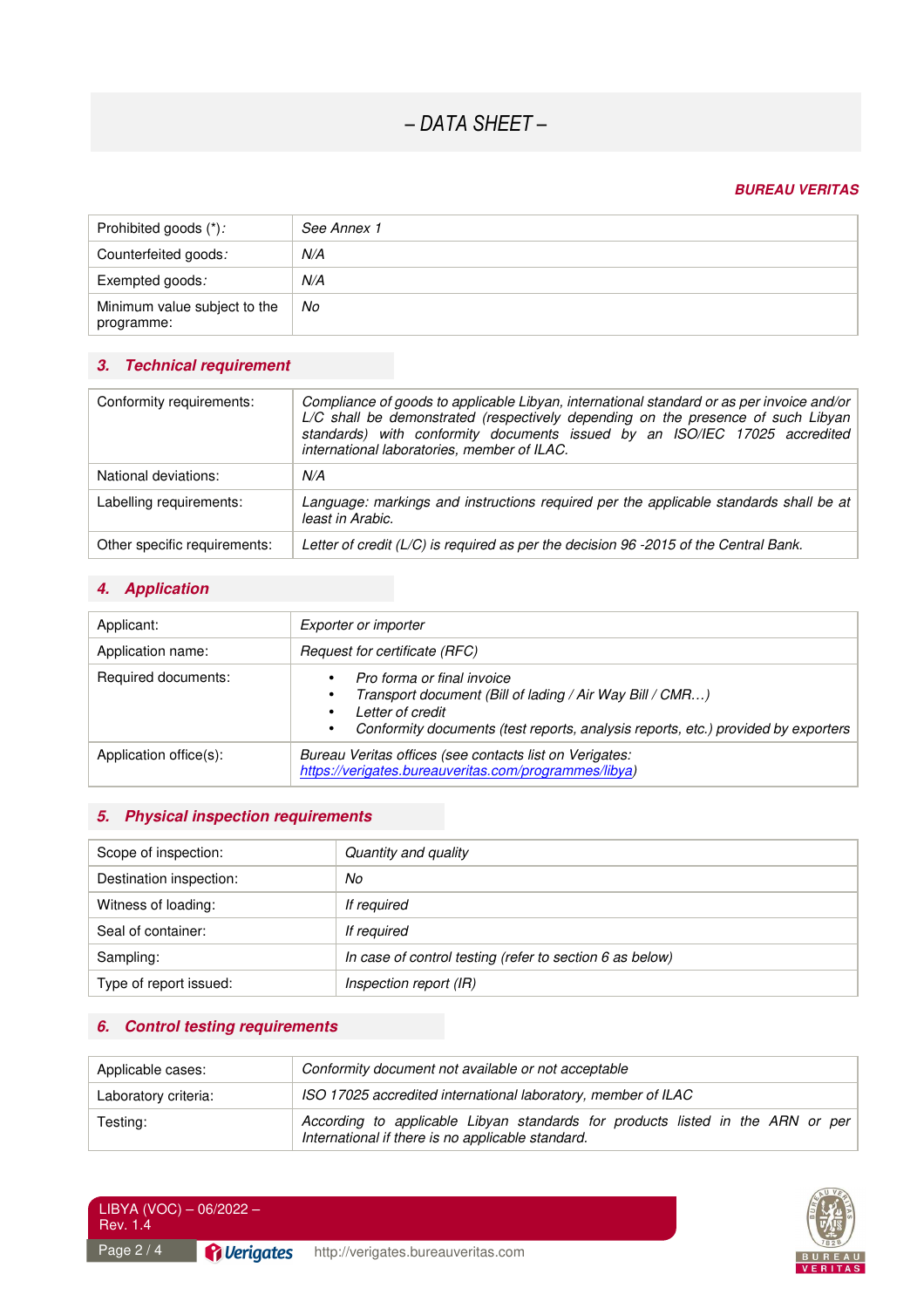# *– DATA SHEET –*

#### **BUREAU VERITAS**

#### **7. Facilitation procedures**

N/A

#### **8. Conclusion of the Assessment**

- Certificate of Inspection (CoI) / Inspection Certificate
- Non Conformity Report (NCR)

#### **9. Fees**

#### Paid by Exporter

Bureau Veritas/BIVAC may invoice the Seller in the event of supplementary inspection visits (in vain or unsatisfactory results, testing or any additional task). The costs incurred by the Seller in presenting the goods for inspection, such as unpacking, handling, testing, sampling, sending, repacking... are for the account of the Seller.

#### **10. Contact**

See contact sheet for details

#### **11. Other relevant information**

The electronic Certificate shall be forwarded to the importer to be presented on arrival for Customs clearance.

#### (\*) Updated information

The information contained herein is for the purpose of facilitating Pre-Shipment Inspection and does not relieve Exporters or Importers from their obligations in respect of compliance with the import regulations of the country of importation. Although every effort has been made to ensure the correctness of the information, as at the date of issuance of this data sheet, Bureau Veritas does not accept any responsibility for errors or omissions and, furthermore, the information may subsequently be subject to change as may be announced by the Authorities in the country of importation. Consequently, Exporters are advised to check with Bureau Veritas, prior to shipment of the goods, if there is any doubt concerning the issuance of a Certificate of Inspection.